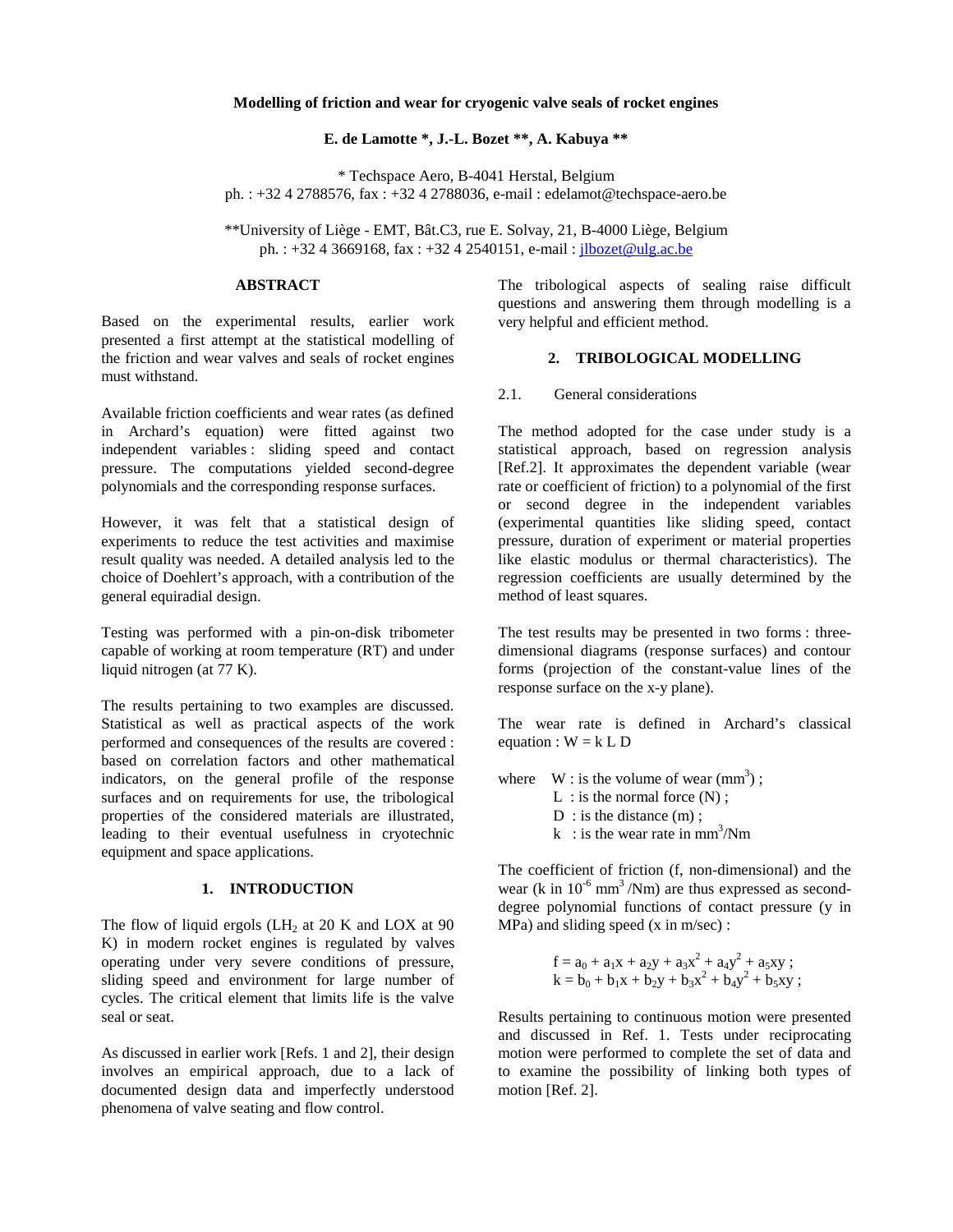However, data points were obtained within the scope of several development programmes and, while they covered extensive ranges of contact pressures and speeds both at RT and under  $LN<sub>2</sub>$ , they had not been acquired on a systematic, optimised basis.

Therefore, it was felt that a statistical design of experiments to reduce the test activities and maximise result quality was needed.

# 2.2 Statistical test planning

A short list of references dedicated to the methods available to draw a test plan is included at the end of this document [Ref 3-6].

To streamline test campaigns and improve their efficiency, a formal test plan must be set up, as follows :

After identifying the most influent factors on the variables of interest, through former knowledge and preliminary screening tests, it is requested to model the variations of the variables as a function of these factors. When they are quantitative, this step is called surface response modelling. This leads to the main goals of the

test campaign : predict and optimise the response.

In the present case, the variables are the friction coefficient and the wear rate. The quantitative factors are the sliding speed and the contact pressure.

As before, the model will be limited to the order 2.

# 2.3. Testing specifications

The test plan must fulfil the following (not exclusive) requirements :

- Involve enough points in suitable locations to allow an estimate of the terms in the chosen model and validate it ;
- Be sequential with respect to the range; if this must be moved, it should be done at the lowest cost and without losing the benefit of earlier testing ;
- Yield accurate and independent estimates of the parameters ; orthogonal or quasi-orthogonal properties ;
- Predict as accurately as possible over the whole range :
	- isovariance or absence of « privileged » direction. The precision is just a function of the distance between the prediction and the centre of the range ;
	- uniform precision. The precision is the same everywhere in the range.

The last two properties evaluate the quality of a plan (or design).

## 2.4. Model of the second order

The general model of order 2 for k **quantitative** factors may be written as :

$$
Y=a+\sum_1^k\quad b_j\;X_j+\sum_{j=1}^k\quad b_{ii}\;X_i^{\;2}\;+\sum_{j=1}^k\quad \sum_{j=i+1}^k\; \; b_{ij}X_iX_j+\epsilon
$$

The model takes into account :

- the direction and the amplitude of the main effects of the factors (signs and magnitudes of the  $b_i$ );
- their shape or curvature (signs and magnitudes of the  $b_{ii}$ );
- the linear interaction of the factors two by two (magnitudes of the  $b_{ii}$ ).

The model does not take into account :

- a change of curvature due to one factor ;
- the influence of one factor over the curvature due to another.

Experience shows that the model of order 2 yields a reasonable approximation of a continuous phenomenon in many cases.

These predictions are often represented by the response surface or by sets of curves projected on a plane (levels).

Many plans are discussed in the literature for the treatment of models of order 2. After a careful examination, it was decided to adopt Doehlert's approach.

Doehlert's or « uniform shell design » is a plan adapted to the adjustment of a second order model for quantitative factors.

It is economical and specially suited for prediction and optimisation. It involves a sequential approach with respect to factors and experimental range.

But it does not possess « a priori » the properties of orthogonality and isovariance.

Such a plan consists in  $N = k^2 + k + n_0$  tests;  $k^2 + k$  tests are arranged on a sphere of radius 1 and  $n_0$  tests are located at the centre of the range.

It may be seen that the number of levels treated per factor varies.The levels are symmetrically distributed around the origin but not uniformly distributed in each  $interval(-1,+1)$ .

Further theoretical considerations indicate approaches and yield formulas that :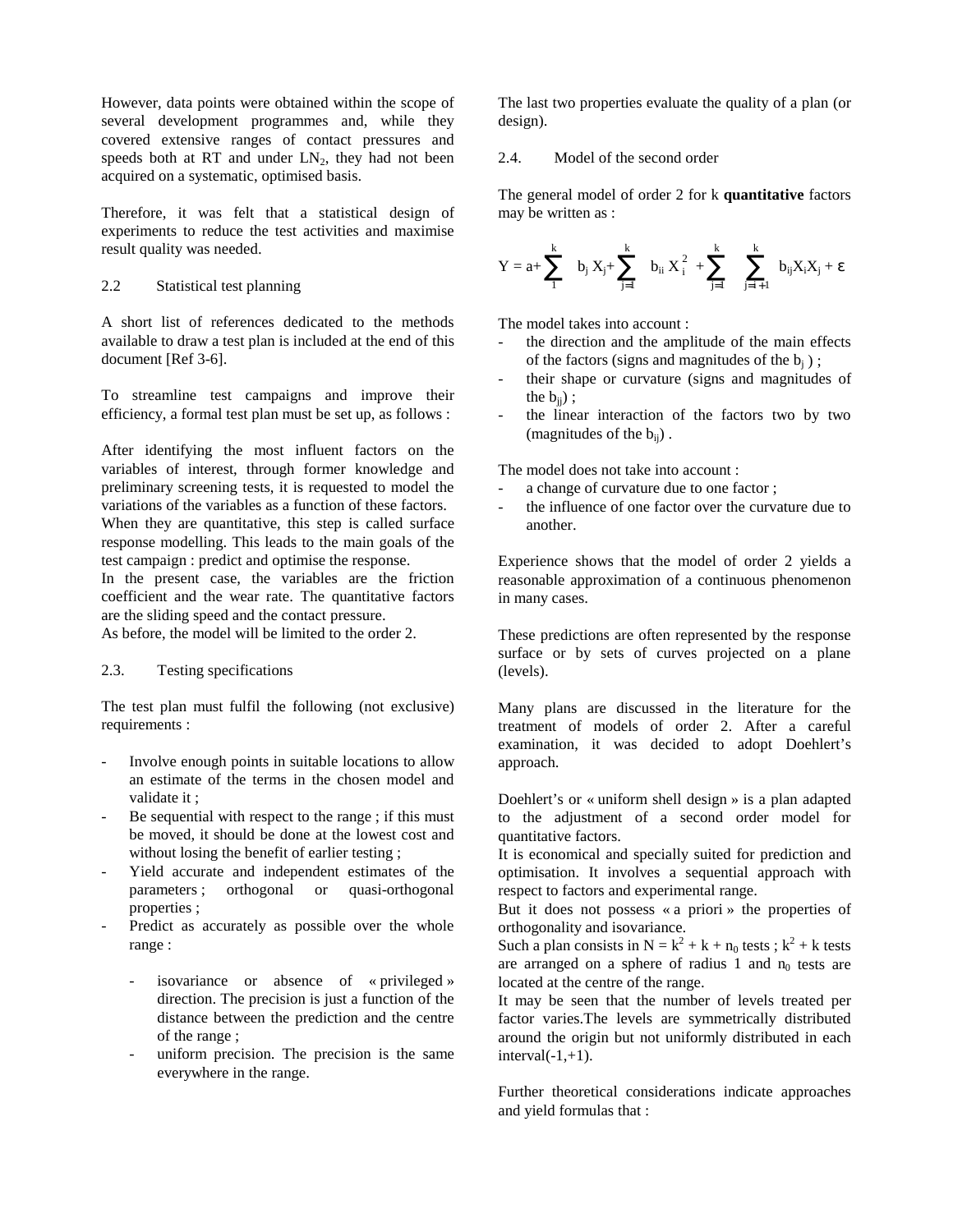- show how to locate points on concentric circles (spheres) ;
- how to compute the radii of these circles (spheres);
- ascertain how either « orthogonality » or « uniform accuracy » can be pursued with the improvements of the general equiradial design.

2.5. Construction of the test plan

Considering the number of tests to be performed during the campaign and the inherent inaccuracy of tribological data, it was decided to choose the « orthogonality » approach ; in other words, to make the effect of one factor as independent as possible from the effect of the other, rather than to look for best accuracy over the experimental range.

This leads us to choose 3 concentric circles :

- a circle with radius =  $0$  ( $r_0$  = 0);
- a circle with unit radius  $(r_1 = 1)$ ;
- a circle with radius  $(r_2 = 0.328 < 1)$

The experimental points are located as follows :

- at  $r_0 = 0$  : 2 points ;
- at  $r_1 = 1$ : 6 points (original hexagon of Doehlert);
- at  $r_2 = 0.328$ : 7 points (contribution from general equiradial design) yielding a total of 15 points per test plan.

For a display of these points, see Figure 1.

Applying Doehlert's approach to the case under study, we must derive :

- a second order equation (model);
- the coordinates of the test points;

The values for the sliding speed range from 0.05 to 0.20 m/s (alternating motion) ; those for the contact pressure range from 5 MPa to 25 MPa.

Doehlert's plan yields the following coordinates, plotted in Fig. 1 :



**Figure 1 – Plot of experimental values**

# **3. TESTING CONDITIONS**

3.1. Cryotribometer

To evaluate the tribological behaviour of polymers sliding on metals an automated ISMCM-CNES pin-ondisk tribometer capable of operating under LN2 has been installed at the University of Liege. This equipment is already referred to and illustrated in Ref. 1. It has been modified to perform reciprocating motion with a maximum speed of 0.2 m/s.

#### 3.2. Tribological pairs

Two tribological pairs are presented ; the polymer pins were made of :

- PCTFE (polychlorotrifluoroethylene) ;
- a polyimide filled with  $15\%$  MoS<sub>2</sub>.

The first pair rubbed against disks machined from aluminium alloy 2024 and then anodised  $(R_a = 0.20 \text{ }\mu\text{m})$ .

The second pair disks were machined from forged bars of austenitic stainless steel A286 (with  $R_a = 0.15 \mu m$  and HB between 277 and 363).

3.3. Testing conditions

Details about testing conditions may be found in Ref. 2. Summarising those applied during the campaigns under study :

- Testing was performed at RT and 77K;
- Experiments were carried out under reciprocating motion with a stroke of 0.09 m and a 2 sec dwell time between reversals to simulate actual conditions in the valves ;
- As already mentioned in  $\S$  2.5., the sliding speed varied between 0.05 and 0.20 m/s ;
- The contact pressure ranged between 6.34 and 23.66 MPa ;
- Considering that for flat-on-flat conditions a maximum load of 750 N is allowed, the cylindrical pins had diameters of either 8 or 6 mm depending on the required stress level ;
- The number of cycles was fixed at 1500.

## **4.TEST RESULTS AND DISCUSSION**

4.1. General comments

All the coefficients of friction were obtained as continuous recordings and the average value of each test is reported.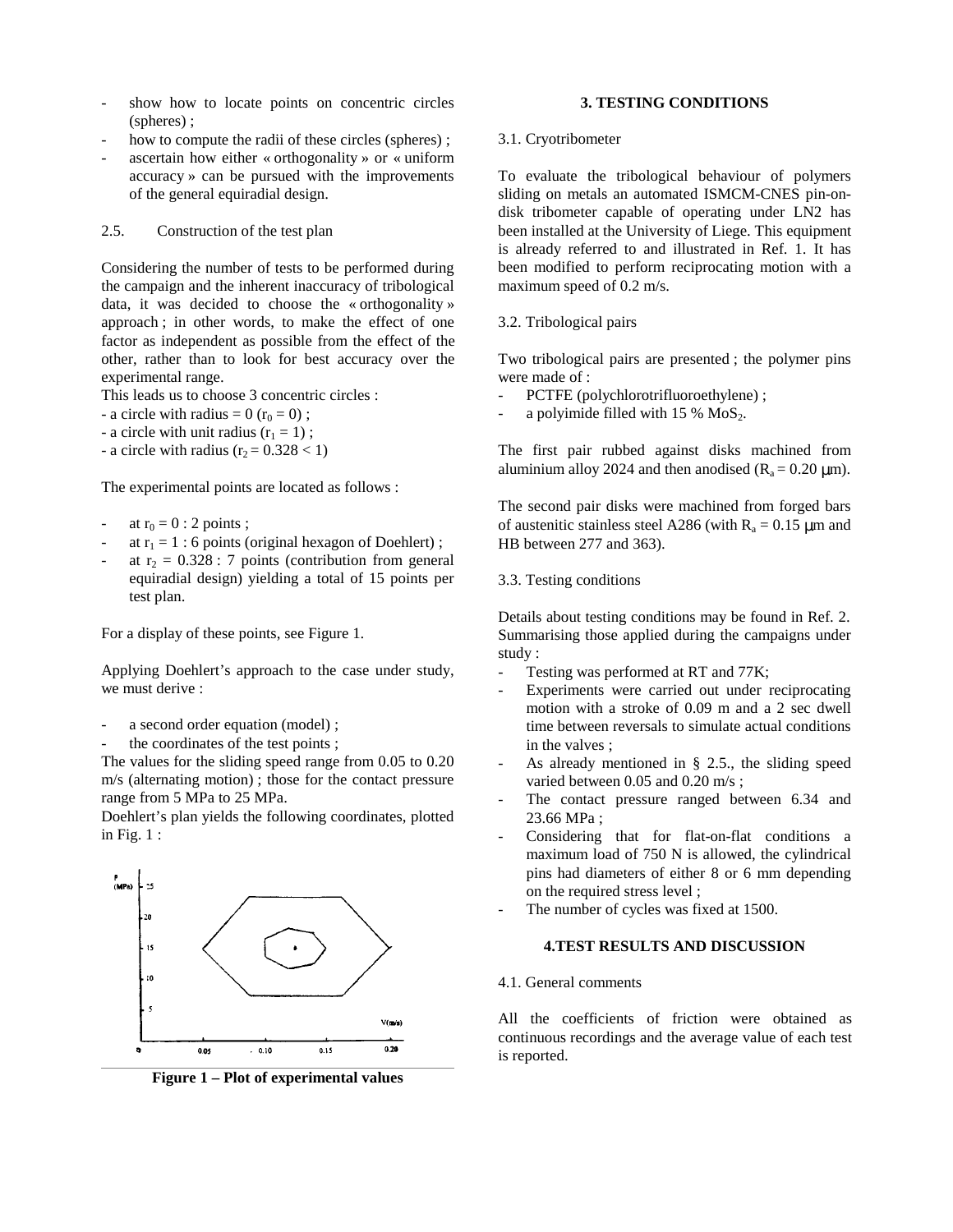For flat pins, the wear rates were obtained from the difference in weight at the beginning and end of a test., wear rates were computed with the usual Archard's formula .

Applying the method of § 2 for each tribological pair, computations were performed at 2 temperatures for the friction coefficient and the wear rate, respectively. Therefore, four equations together with their response surfaces were obtained per pair.

Every equation is illustrated by two graphical representations :

- 1. A diagram giving for each (P-V) couple the corresponding values of  $f$  or  $k$ ; this allows to evaluate possible differences between calculated and experimental values ;
- 2. A response surface on the same scale as the diagram of data points. In this way, superposing the two diagrams emphasizes the fit between data points and response surface.

On the diagrams, experimental data points are represented by small triangles or squares. The computed values lie at the end of the vertical dashed lines.

## 4.2. Examples

The space available for this presentation does not allow a full discussion of the results pertaining to the pairs quoted in § 3.2. hereabove.

Two examples will now be commented in detail. General conclusions are to be found in § 4.3.

1. PCTFE/Al 2024 under  $LN<sub>2</sub>$  (at 77 K)

The numerical results corresponding to the 15 conditions are presented in table 1, together with the values of pressure and speed, their squares and products.

The statistical analysis yields the coefficients of the second-degree equations for f and k at the bottom of the table and each under its respective variable (constant, p,  $v, p^2, v^2, pv$ ).

Figure 2a shows the experimental and computed results for the coefficient of friction, figure 2b gives the response surface. Figures 2c and 2d give the same information for the wear rate.

Table 2 presents the pertinent statistical information :

- the top line gives the correlation factors  $(r^2)$  and the standard deviation (s) for f and k, respectively ;

- the first and fifth columns give the computed values  $f_m$  and  $k_m$  respectively ;
- the second and sixth columns give the differences between experimental and computed values of  $f-f<sub>m</sub>$ and  $k-k<sub>m</sub>$ ;
- the third and seventh columns give the ratios of the differences to the experimental values in % : 100 X  $(f-f_m)/f$  and 100 X  $(k - k_m)/k$ ;
- the fourth and eighth columns give the ratios of the differences to the standard deviations  $(f-f<sub>m</sub>)/s$  and  $(k$  $-k_m$ /s or Nf<sub>m</sub> and Nk<sub>m</sub>.

The values of  $Nf_m$  and  $Nk_m$  are the most interesting ones, as regards the statistical evaluation of the results. It is considered that values above |2| are indicative of difficulties with the use of the test results.

The general observations made earlier in Ref. 2 are valid in the present case :

- other things being equal, the friction coefficient tends to decrease as the contact pressure increases ; this is a feature generally observed with polymers ;
- the friction coefficient varies around  $0.14$  at  $77$  K; this is quite close to the values obtained with the PCTFE/A286 pair :  $\approx 0.15$ ;
- the values of  $k$  at 77 K are again close to those observed with the A286/PCTFE pair and are  $acceptable := 5 \times 10^{-6}$  mm<sup>3</sup>/Nm.

The numerical values reported in table 2 call for some comments, in particular as regards the correlation coefficients  $(r^2)$ .

The  $r^2$ 's seem rather low, indicating a not very good fit between experimental and computed results, at least with a second-degree (quadratic) model.

However, one must keep in mind the inherently large inaccuracy affecting tribological data. As already explained in earlier reports, quoting a friction coefficient  $\pm$  10 % and a wear rate within a factor of 4 is usual [Ref 7].

2. Polyimide filled with MoS2/A286 at room temperature

The same procedure was followed and yielded the information summarised in figure 3 ( a to d )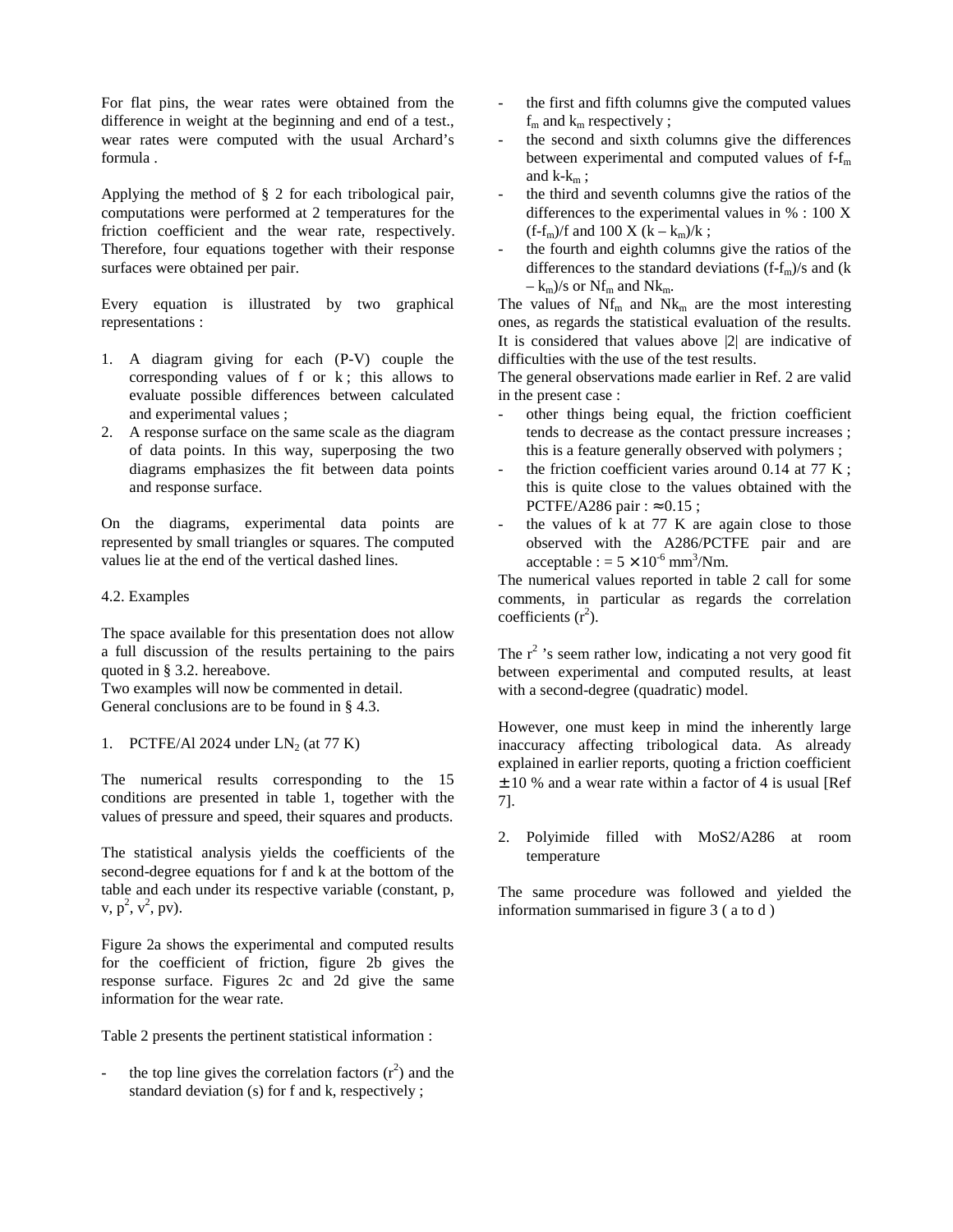| וחו |  |
|-----|--|
|-----|--|

| $\mathbf{N}^\circ$ |                                          | Experimental values | Independent variables |              |                  |                  |            |
|--------------------|------------------------------------------|---------------------|-----------------------|--------------|------------------|------------------|------------|
|                    | $\overline{\text{mm}^3/\text{Nm}}$ (E-6) |                     | MPa                   | m/s          |                  |                  |            |
|                    | Friction                                 | Wear                | P Hertz               | $\mathbf{V}$ | $\overline{P^2}$ | $\overline{V^2}$ | <b>PV</b>  |
| 1                  | 0.1                                      | 9.93                | 15                    | 0.05         | 225              | 0.0025           | 0.75       |
| $\overline{c}$     | 0.14                                     | 8.95                | 15                    | 0.2          | 225              | 0.04             | 3          |
| 3                  | 0.16                                     | 9.93                | 6.34                  | 0.0875       | 40.1956          | 0.00765625       | 0.55475    |
| 4                  | 0.1                                      | 6.83                | 6.34                  | 0.1625       | 40.1956          | 0.02640625       | 1.03025    |
| 5                  | 0.13                                     | 2.86                | 13.58                 | 0.1028       | 184.4164         | 0.01056784       | 1.396024   |
| 6                  | 0.16                                     | 7.59                | 11.8                  | 0.1195       | 139.24           | 0.01428025       | 1.4101     |
| 7                  | 0.13                                     | 4.4                 | 12.44                 | 0.1404       | 154.7536         | 0.01971216       | 1.746576   |
| 8                  | 0.15                                     | 2.7                 | 15                    | 0.1496       | 225              | 0.02238016       | 2.244      |
| 9                  | 0.14                                     | 7.3                 | 15                    | 0.125        | 225              | 0.015625         | 1.875      |
| 10                 | 0.13                                     | 7.12                | 15                    | 0.125        | 225              | 0.015625         | 1.875      |
| 11                 | 0.15                                     | 5.2                 | 17.56                 | 0.1404       | 308.3536         | 0.01971216       | 2.465424   |
| 12                 | 0.13                                     | 5.16                | 16.42                 | 0.1028       | 269.6164         | 0.01056784       | 1.687976   |
| 13                 | 0.15                                     | 6.5                 | 18.2                  | 0.1195       | 331.24           | 0.01428025       | 2.1749     |
| 14                 | 0.15                                     | 3.6                 | 23.66                 | 0.1625       | 559.7956         | 0.02640625       | 3.84475    |
| 15                 | 0.12                                     | 4.47                | 23.66                 | 0.0875       | 559.7956         | 0.00765625       | 2.07025    |
| f                  |                                          | 0.18153327          | $-0.00726443$         | 0.07606696   | $-4.1628^{E}-05$ | -4.03587759      | 0.07061388 |
|                    | k                                        | 22.9357536          | $-0.49688348$         | -180.553539  | 0.00708782       | 675.089775       | 0.12354873 |









# **Figure 2 – PCTFE / Al 2024 at 77 K**

- a) Coefficient of friction, distribution of experimental points
- b) Coefficient of friction, response surface
- c) Wear rate, distribution of experimental points
- d) Wear rate, response surface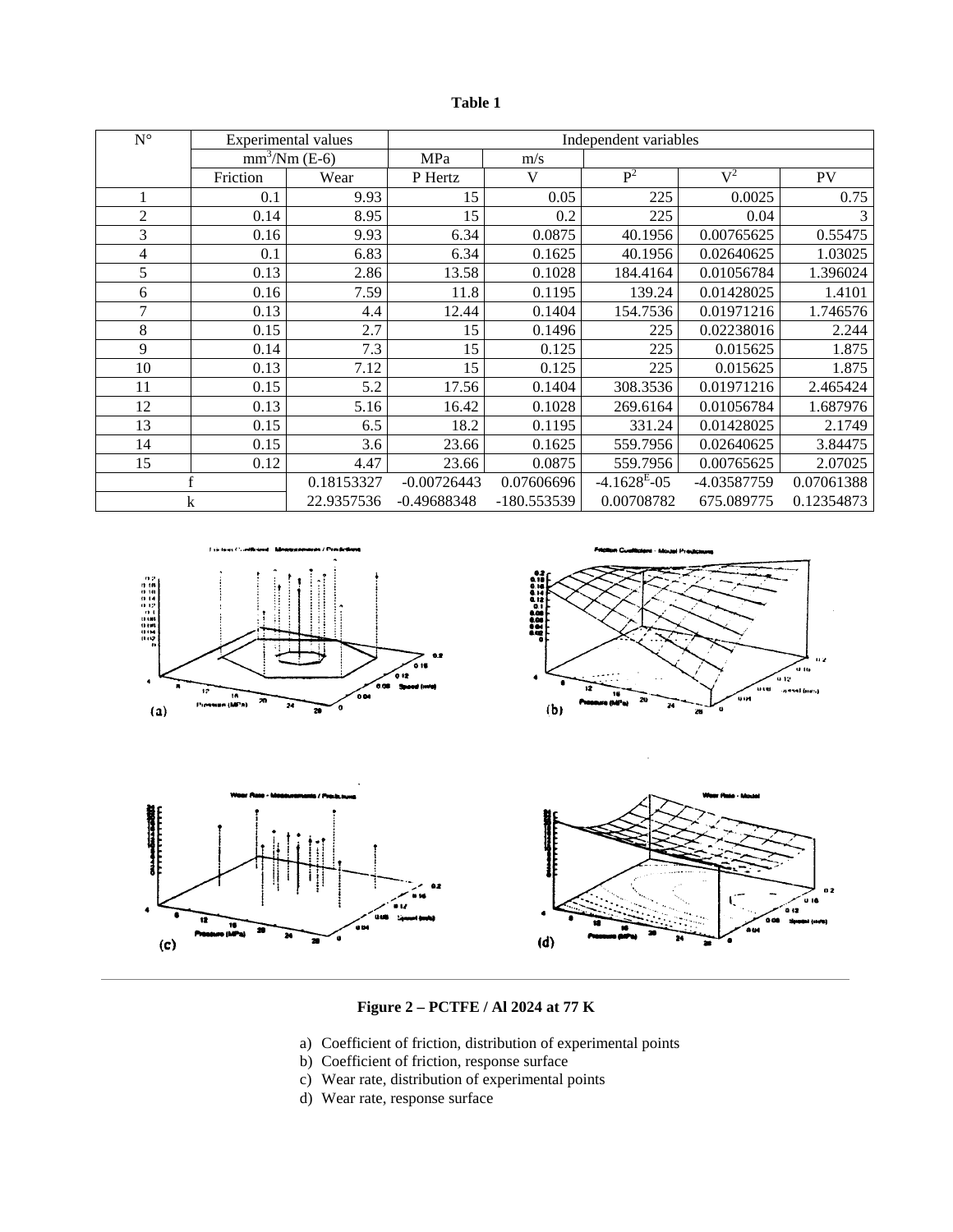**Table 2**

| Second-order model  |                |                  |                 |                   |                |                   |                  |  |  |
|---------------------|----------------|------------------|-----------------|-------------------|----------------|-------------------|------------------|--|--|
| $r^2 = 0.660866296$ |                | $s = 0.01367115$ |                 | $r^2 = 577920118$ |                | $s = 1.993115067$ |                  |  |  |
| $f_{m}$             | Residues $f_m$ | Residues %       | Residues $Nf_m$ | $k_{m}$           | Residues $k_m$ | Residues %        | Residues $N k_m$ |  |  |
| 0.109874            | $-0.009874$    | $-9.874468$      | $-0.722285$     | 9.829969          | 0.100031       | 1.007364          | 0.050188         |  |  |
| 0.128820            | 0.011180       | 7.985479         | 0.817756        | 8.340789          | 0.609211       | 6.806824          | 0.305658         |  |  |
| 0.148733            | 0.011267       | 7.042056         | 0.824165        | 9.509171          | 0.420829       | 4.237952          | 0.211141         |  |  |
| 0.112342            | $-0.012342$    | $-12.341926$     | $-0.902772$     | 8.684337          | 0.145663       | 1.649641          | 0.073083         |  |  |
| 0.138953            | $-0.008953$    | $-6.887054$      | $-0.654895$     | 6.240999          | $-3.380999$    | $-118.216755$     | $-1.696339$      |  |  |
| 0.141046            | 0.018954       | 11.846297        | 1.386429        | 6.297955          | 1.292045       | 17.022993         | 0.648254         |  |  |
| 0.139178            | $-0.009178$    | $-7.060026$      | $-0.671343$     | 6.024936          | $-1.624936$    | $-36.930365$      | $-0.815275$      |  |  |
| 0.142714            | 0.007286       | 4.857347         | 0.532949        | 5.452311          | $-2.752311$    | - 101.937441      | $-1.380909$      |  |  |
| 0.142049            | $-0.002049$    | $-1.463721$      | $-0.149893$     | 5.287999          | 2.012001       | 27.561657         | 1.009476         |  |  |
| 0.142049            | $-0.012049$    | $-9.268623$      | $-0.881360$     | 5.287999          | 1.832001       | 25.730351         | 0.919165         |  |  |
| 0.146351            | 0.003649       | 2.432883         | 0.266936        | 4.658394          | 0.541606       | 10.415504         | 0.271739         |  |  |
| 0.135391            | $-0.005391$    | $-4.147163$      | $-0.394357$     | 5.469802          | $-0.309802$    | $-6.003919$       | $-0.155436$      |  |  |
| 0.140566            | 0.009434       | 6.289057         | 0.690036        | 4.573251          | 1.926749       | 29.642291         | 0.966702         |  |  |
| 0.163635            | $-0.013635$    | $-9.089762$      | $-0.997330$     | 4.108871          | $-0.508871$    | - 14.135318       | $-0.255315$      |  |  |
| 0.108298            | 0.011702       | 9.751669         | 0.855963        | 4.773216          | $-0.303216$    | - 6.783363        | $-0.152132$      |  |  |



**Figure 3 – Polyimide/A286 under reciprocating motion at room temperature**

- (a) Coefficient of friction, distribution of experimental points
- (b) Coefficient of friction, response surface
- (c) Wear rate , distribution of experimental points
- (d) Wear rate, response surface